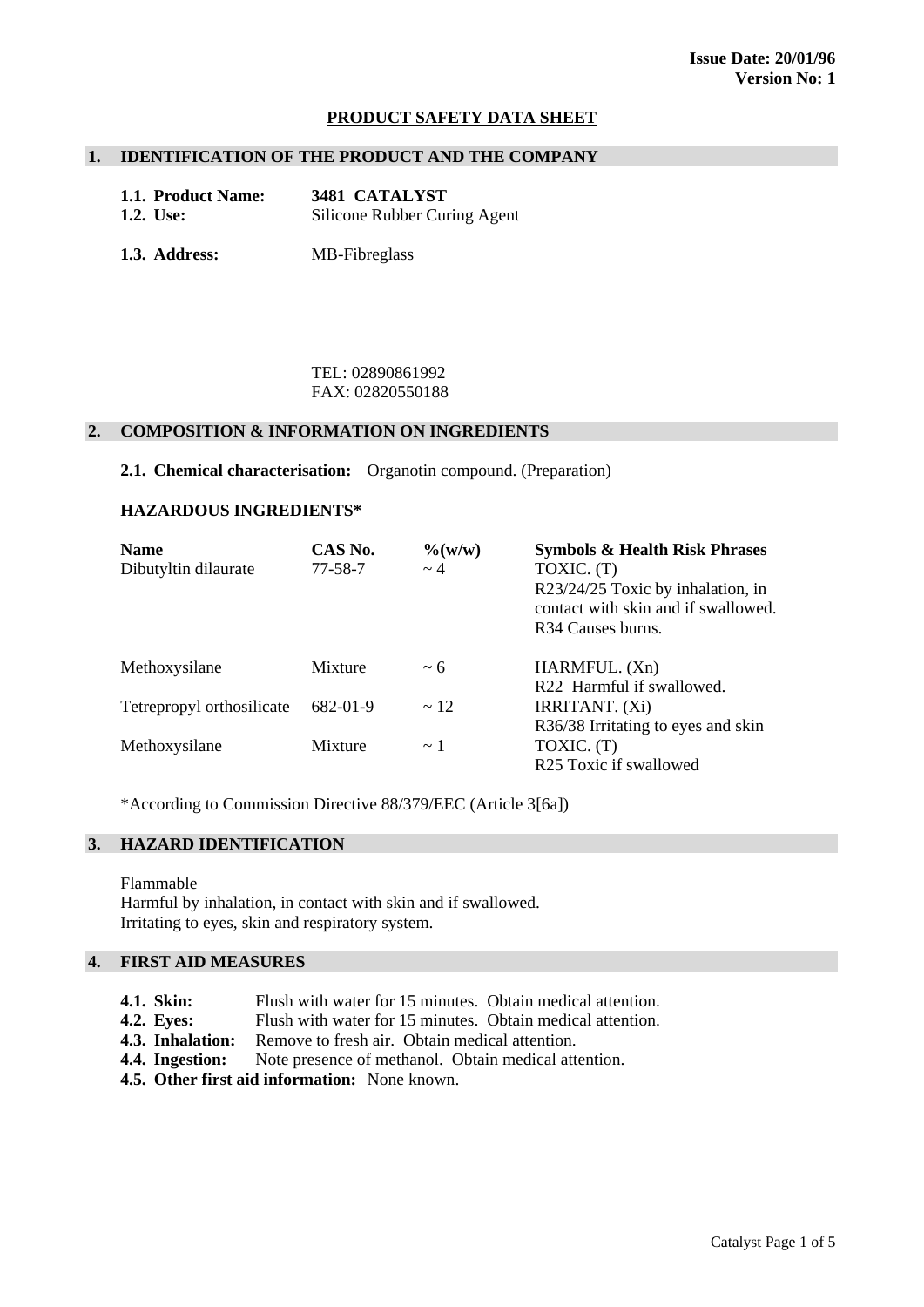# **5. FIRE FIGHTING MEASURES**

| 5.1. Extinguishing media:             | Carbon dioxide, foam, dry powder or fine water spray. |
|---------------------------------------|-------------------------------------------------------|
| 5.2. Unsuitable extinguishing media:  | None known.                                           |
| 5.3. Unusual firefighting hazards:    | None known.                                           |
| 5.4. Special firefighting procedures: | Self-contained respirator should be worn.             |
| 5.5. Other recommendations:           | None known.                                           |
| <b>5.6. Combustion products:</b>      | Metal products. Silica, carbon dioxide and traces of  |
|                                       | incompletely burned carbon products.                  |
|                                       |                                                       |

# **6. ACCIDENTAL RELEASE MEASURES**

| <b>6.1. Personal precautions:</b> | Eliminate all possible sources of ignition.      |
|-----------------------------------|--------------------------------------------------|
|                                   | Wear proper protective equipment.                |
|                                   | Ventilate area well. Avoid skin and eye contact. |
|                                   | Do not breathe vapour.                           |
| 6.2. Precautions to protect the   | None established, do not allow large quantities  |
| environment:                      | to enter drains.                                 |
| <b>6.3. Cleanup procedures:</b>   | Mop, wipe or soak up with absorbent material     |
|                                   | and place in a container with a lid.             |

# **7. HANDLING AND STORAGE**

| 7.1. Handling precautions:           | Local ventilation is recommended. General ventilation                         |
|--------------------------------------|-------------------------------------------------------------------------------|
|                                      | is required. Avoid skin and eye contact. Do not                               |
|                                      | breathe vapour.                                                               |
| 7.2. Storage:                        | Store in a flameproof well ventilated area. Keep<br>container tightly closed. |
| 7.3. Unsuitable packaging materials: | None established.                                                             |
| 7.4. Incompatibilities:              | None known.                                                                   |
| 7.5. Other information:              | None established.                                                             |

# **8. EXPOSURE CONTROLS AND PERSONAL PROTECTION**

#### 8.1. Exposure controls: Refer to section 7.

**8.2. Exposure controls for hazardous components.** 

| <b>Name</b>                         | CAS N o.      | <b>Exposure limits*</b>                         |
|-------------------------------------|---------------|-------------------------------------------------|
| Dibutlytin dilaurate                | $77 - 58 - 7$ | $0.10$ mg/m $3$ (OES, 8hr TWA, as Sn).          |
|                                     |               | 0.20mg/m3 (OES, 10min STEL, Sn) Sk.             |
| Methoxysilane                       | Mixture       | 200ppm TWA. 250ppm STEL (as methanol)           |
| Tetrapropyl orthosilicate           | 682-01-9      | 200ppm (OES, 8hr TWA). 250ppm (OES, 15min       |
|                                     |               | STEL as n-Proponal                              |
| Methoxysilane                       | Mixture       | 200ppm TWA. 250ppm STEL (as methanol)           |
| 8.3. Personal protective equipment: |               |                                                 |
| <b>Respiratory:</b>                 |               | Organic Vapour mask.                            |
| Hand:                               |               | Plastic or rubber gloves should be worn.        |
| Eye:                                |               | Safety glasses.                                 |
| Skin:                               |               | Protective equipment is not normally necessary. |
| <b>Industrial Hygiene:</b>          |               | Wash after handling, especially before eating,  |
|                                     |               | drinking or smoking. Exercise good industrial   |
|                                     |               | hygiene practise. Contaminated clothing must be |
|                                     |               | washed before re-use.                           |

\*According to Health and Safety Executive document EH40.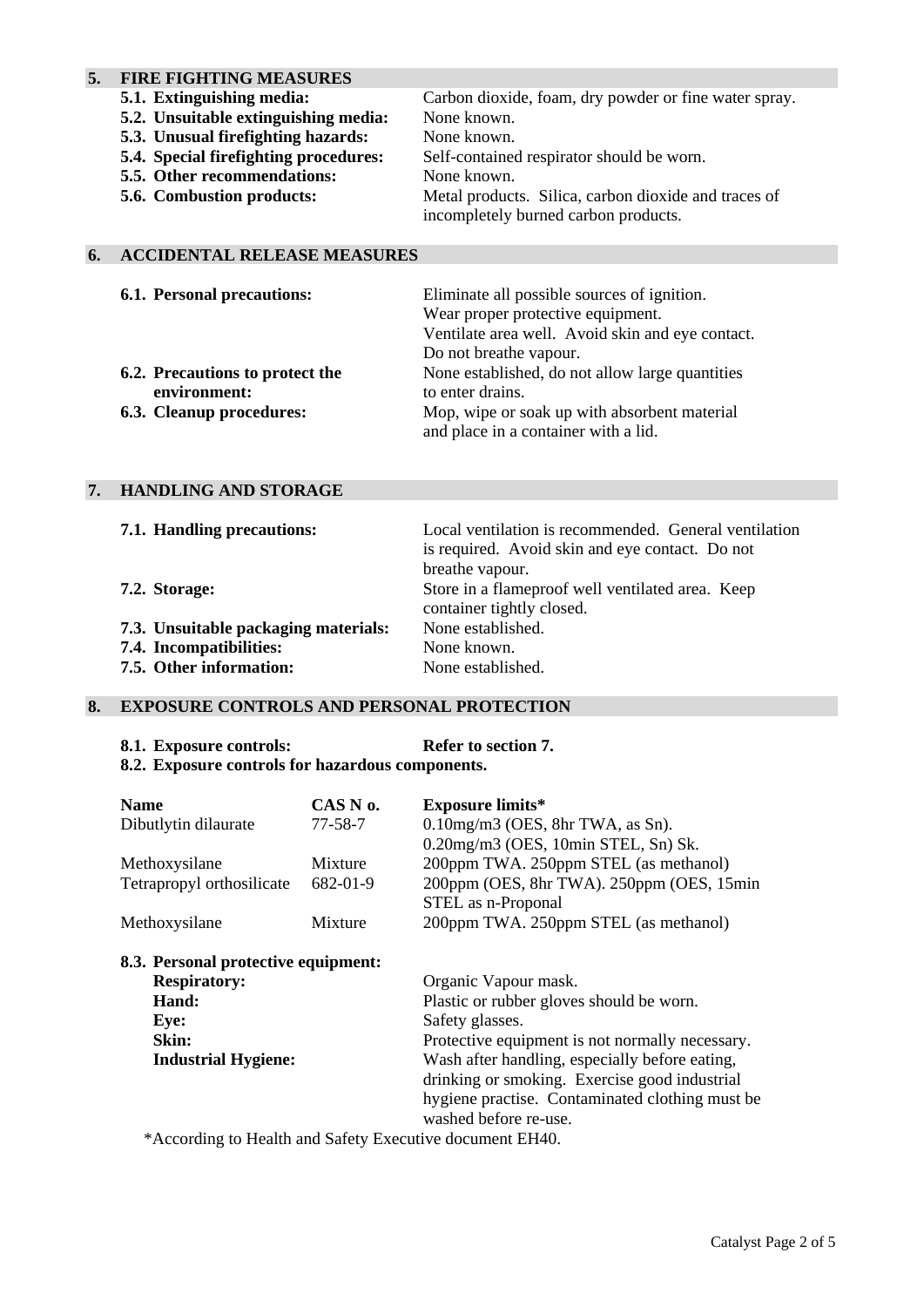## **9. PHYSICAL AND CHEMICAL PROPERTIES**

#### **9.1. Appearance:**

| Form:                     | Liquid                                  |                                        | <b>Colour:</b> Colourless | <b>Odour:</b> Slight |  |
|---------------------------|-----------------------------------------|----------------------------------------|---------------------------|----------------------|--|
|                           | 9.2. Safety related information         |                                        |                           |                      |  |
| pH:                       |                                         |                                        | Not determined.           |                      |  |
|                           | <b>Boiling point/boiling range:</b>     |                                        | $>150^{\circ}$ C          |                      |  |
|                           | <b>Melting point/boiling range:</b>     |                                        | Not determined.           |                      |  |
| <b>Flashpoint:</b>        |                                         |                                        | $>38^{\circ}C$            |                      |  |
|                           | Flammability: (solid, gas)              |                                        | Not determined.           |                      |  |
|                           | <b>Autoflammability:</b>                |                                        | Not determined.           |                      |  |
|                           | <b>Explosive properties:</b>            |                                        | Not determined.           |                      |  |
|                           | <b>Oxidising properties:</b>            |                                        | Not determined.           |                      |  |
|                           | Vapour pressure:                        |                                        | $<$ 0.70 kPa              |                      |  |
| <b>Specific gravity:</b>  |                                         |                                        | 0.96                      |                      |  |
|                           | <b>Solubility in water:</b>             |                                        | -% w/w $10^{\circ}C$      |                      |  |
| <b>Solubility in fat:</b> |                                         |                                        | Not determined.           |                      |  |
|                           | <b>Oil/water partition coefficient:</b> |                                        | Not determined.           |                      |  |
| Other data:               |                                         |                                        |                           |                      |  |
|                           | Vapour density $(air = 1)$ :            |                                        | >1                        |                      |  |
|                           |                                         | Evaporation rate (ethyl ether $= 1$ ): | $<$ 1                     |                      |  |
| <b>Viscosity:</b>         |                                         |                                        | 38 cst                    |                      |  |
| % Volatiles:              |                                         |                                        | ~140                      |                      |  |

**Molecular weight:** Not determined.

## **10. STABILITY AND REACTIVITY**

| 10.1. Stability:<br>10.2. Reactivity:                     | <b>Stable</b>                                                                                             |
|-----------------------------------------------------------|-----------------------------------------------------------------------------------------------------------|
| <b>Conditions to avoid:</b><br><b>Materials to avoid:</b> | None known.<br>Can react with strong oxidising agents.<br>Methanol is liberated on contact with moisture. |
| <b>Hazardous decomposition products:</b>                  | None known.                                                                                               |

#### **11. TOXICOLOGICAL INFORMATION**

# **Possible Health Effects.**

| <b>Skin:</b>       | *Harmful in contact with skin. Irritant.                                  |  |  |
|--------------------|---------------------------------------------------------------------------|--|--|
| <b>Eyes:</b>       | *Irritating.                                                              |  |  |
| <b>Inhalation:</b> | *Harmful by inhalation. Irritating to respiratory system.                 |  |  |
| <b>Ingestion:</b>  | *Harmful if swallowed. This material contains a methoxysilane or          |  |  |
|                    | methoxysilane components. The supply hazard classification and labelling  |  |  |
|                    | has been determined taking into account experimental data to indicate     |  |  |
|                    | stoichometric hydrolysis of these methoxysilanes to methanol on ingestion |  |  |
|                    | "in situ".                                                                |  |  |
|                    |                                                                           |  |  |

**Other health hazard information:** None known.

**LC50:** Not determined. **LD50:** Not determined.

\*This information is based either on test data, extrapolation from tests on similar materials, review of component data, or a combination of these sources.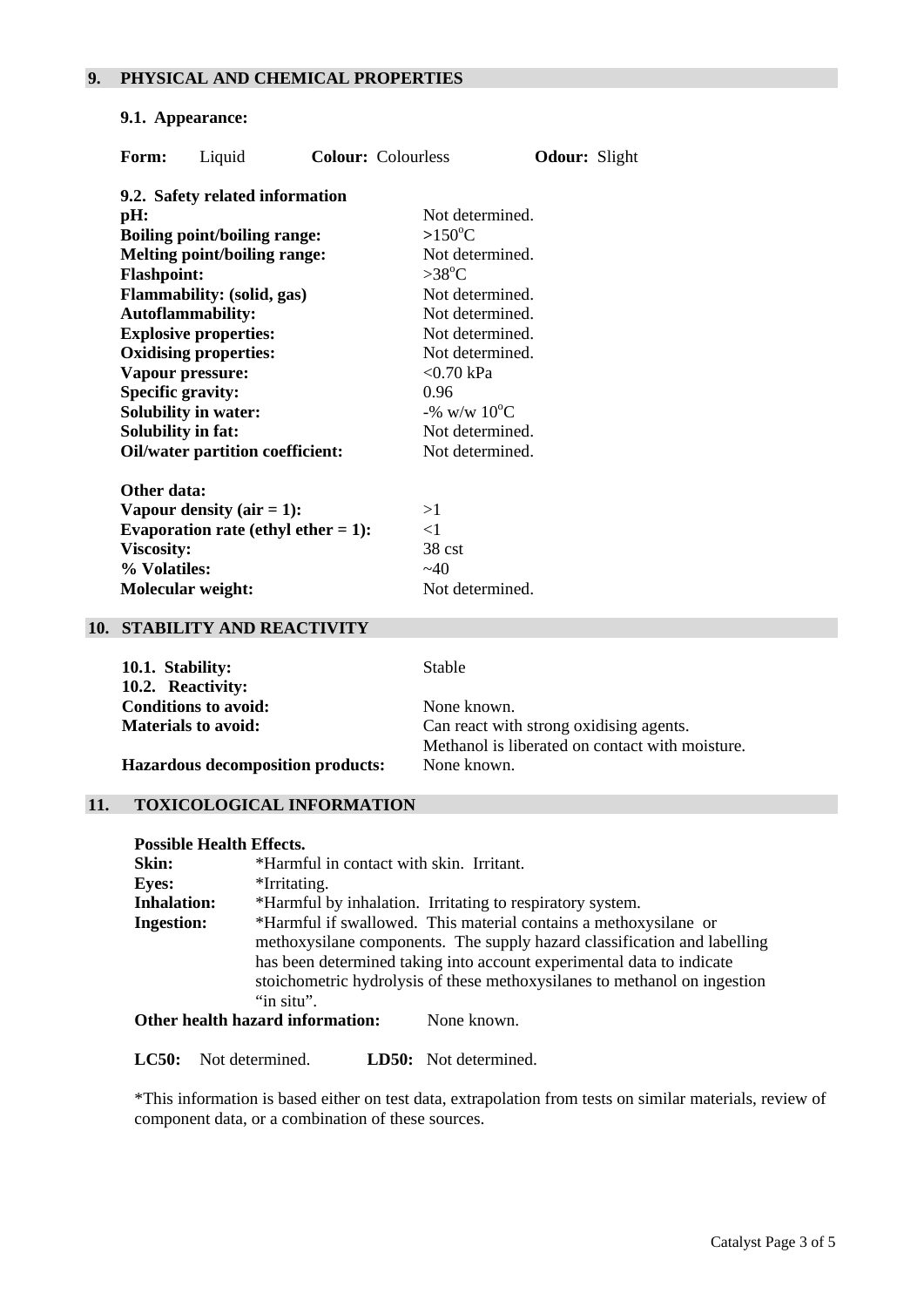# **12. ECOLOGICAL IMPACT**

| 12.1. Elimination*                 |                                                                                                                  |  |  |
|------------------------------------|------------------------------------------------------------------------------------------------------------------|--|--|
| <b>Persistence:</b>                | Not known.                                                                                                       |  |  |
| Degradability:                     | Material will degrade in the environment abiotically, by chemical<br>and physical processes.                     |  |  |
|                                    | 12.2. Behaviour in the Aquatic compartment*                                                                      |  |  |
| <b>Mobility:</b>                   | Not applicable.                                                                                                  |  |  |
| <b>Bioaccumulation:</b> Not known. |                                                                                                                  |  |  |
| 12.3. Ecotoxicity*                 |                                                                                                                  |  |  |
| Aquatic:                           | This product is a potential water pollutant. Do not allow large<br>quantities to enter drains or surface waters. |  |  |
| Terrestrial:                       | Not known.                                                                                                       |  |  |
|                                    | *This information is based either on test data, extrapolation from tests on similar materials,                   |  |  |

review of component data, or a combination of these sources.

## **13. WASTE DISPOSAL**

| 13.1. Product disposal:   | Can be incinerated in accordance with local regulations. |
|---------------------------|----------------------------------------------------------|
| 13.2. Packaging disposal: | Packaging should be disposed of in accordance with       |
|                           | regional and/or national regulations.                    |

#### **14. TRANSPORT INFORMATION**

**UNNO:** 1993 **LABEL:** FLAMMABLE LIQUID (IMO). MARINE POLLUTANT (IMO)

**ROAD & RAIL TRANSPORT (ADR/RID) CLASS:** 3,31 (C) **HAZARD NAME:** FLAMMABLE LIQUID, N.O.S. (PROPOXYSILANE)

**Tremcard:** 30G35-A

| <b>SEA TRANSPORT (IMO)</b> |                      |                                                                        |  |
|----------------------------|----------------------|------------------------------------------------------------------------|--|
| CLASS: 3.3                 |                      | <b>PACKING GROUP: III</b>                                              |  |
|                            | <b>Ems:</b> EMS 3-06 | <b>MFAG</b> : 305                                                      |  |
|                            |                      | <b>PROPER SHIPPING NAME:</b> FLAMMABLE LIQUID, N.O.S. (PROPROXYSILANE) |  |
|                            |                      | <b>IMO MARINE POLLUTANT: DIBUTYLTIN DILAURATE</b>                      |  |
|                            |                      |                                                                        |  |

**AIR TRANSPORT (ICAO) CLASS: 3 PACKING GROUP: III**<br>**PROPER SHIPPING NAME:** FLAMMABLE LIQUID N FLAMMABLE LIQUID N.O.S. (PROPOXYSILANE)